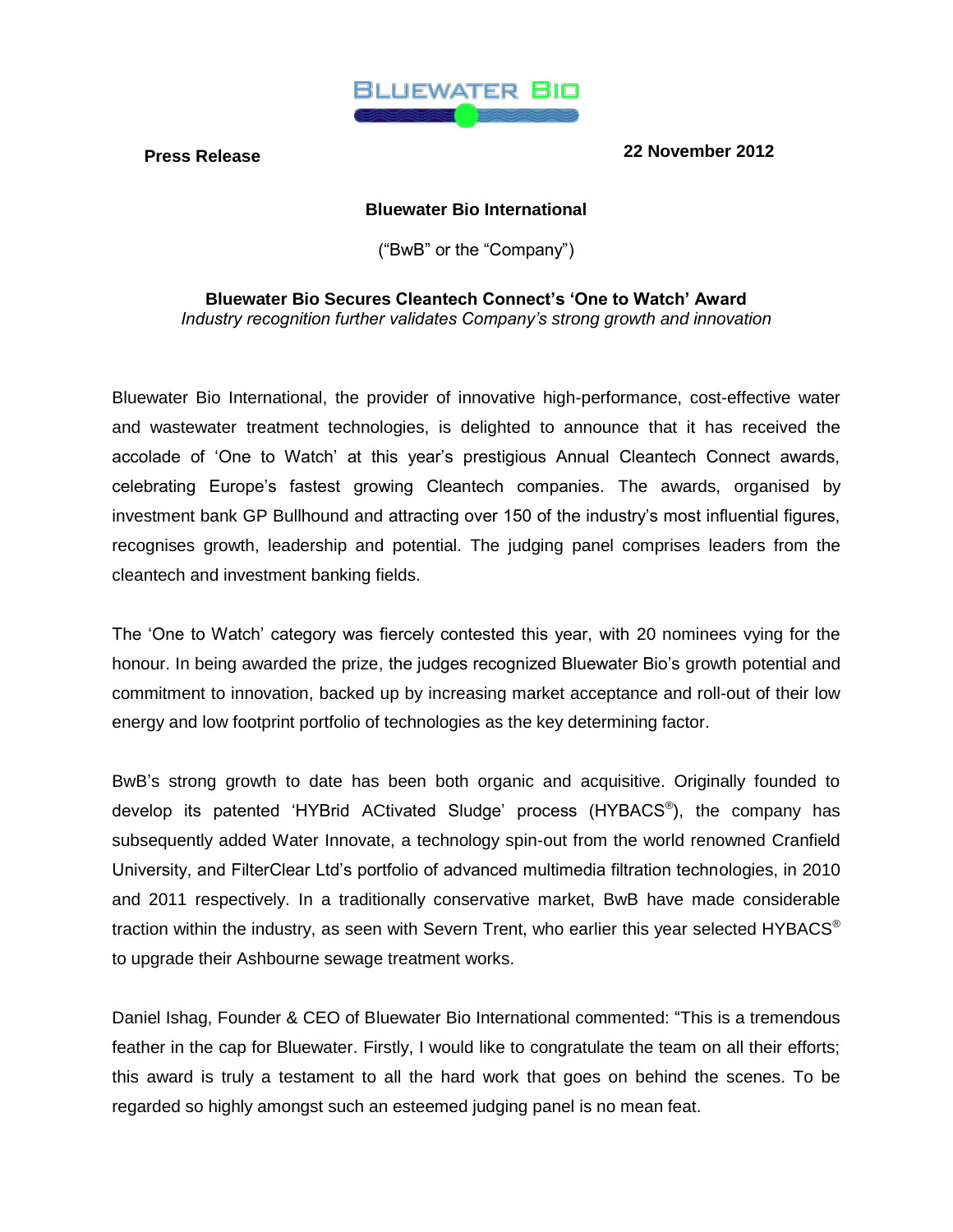"What makes this achievement even more impressive is that water, and especially wastewater, have until recently been seen as the poor relations of the cleantech family. BwB is proud to have helped overturn that misconception, driving innovation across the sector through, for instance, our Cranfield R&D team and our Technology Alliance with Thames Water. Whilst our innovative technologies undoubtedly contributed to BwB's recognition as 'one to watch,' I'm sure that the pilot plants, commercial projects, distribution partners and additional engineering expertise that we have gained over the last year were also major factors."

# **- ENDS -**

## **For further information or to arrange a briefing, please contact:**

## **Bluewater Bio International**

Curtis Calliva Tel: +44 (0) 20 7908 9506 [curtis.calliva@bluewaterbio.com](mailto:curtis.calliva@bluewaterbio.com) [www.bluewaterbio.com](http://www.bluewaterbio.com/)

# **About Bluewater Bio**

Bluewater Bio is an established specialist in the cost effective treatment of water and wastewater, founded in 2007 to develop a patented 'HYBrid ACtivated Sludge' process (HYBACS<sup>®</sup>), powered by the company's Shaft Mounted Advanced ReacTor (SMART™) units.

Following the acquisitions of Water Innovate Ltd (from Cranfield University) and FilterClear Ltd, BwB'sBlu core capabilities now include:

- HYBACS®
- SMART™
- FilterClear™ (high throughput multi-media filtration)
- GHG-Tox (nitrification & greenhouse gas monitoring)

The company has a particular emphasis on reducing:

- CAPEX & OPEX
- Energy & chemical consumption
- Physical & environmental footprint
- GreenHouse Gas emissions operational and embedded

Combining R&D expertise with a highly entrepreneurial business approach, BwB not only develops its own innovations but also scours adjacent markets for complementary IP, licence opportunities and partnerships. Through this aggregation strategy, BwB aims to be the natural choice for cost effective treatment, re-use and monitoring provision across the water, wastewater and process industries.

HYBACS<sup>®</sup> is rapidly gaining commercial traction among a growing number of companies in Europe, North America, South Africa, Asia and the Middle East, on the basis of its commercial superiority to comparable high performance treatment processes worldwide, across a wide range of treatment requirements. HYBACS<sup>®</sup> is an innovative nutrient removal wastewater